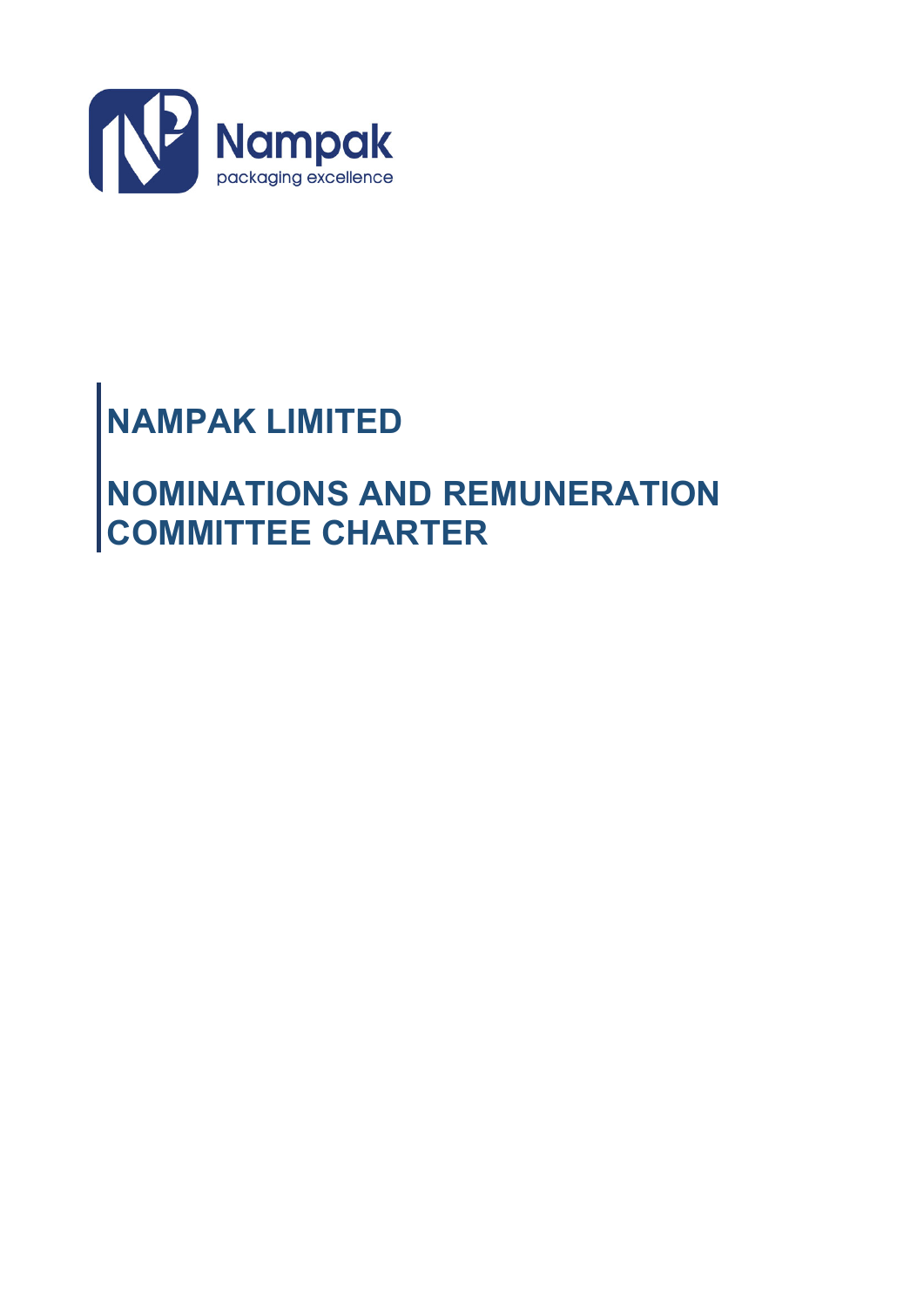# **1. INTRODUCTION**

The Nominations and Remuneration Committee (the "Committee") is constituted as a committee of the board of directors of Nampak Limited (the "Company" or "Nampak") (hereinafter referred to as "the Board") in respect of the functions assigned to it by the Board. The duties and responsibilities of the members of the Committee are in addition to those as members of the Board.

The Charter is subject to the provisions of the Companies Act 71 of 2008 (the "Companies Act"), the Company's memorandum of incorporation (the "MOI"), the Listings Requirements of the JSE Limited (the "Listings Requirements") and any other applicable law or regulatory provision.

# **2. PURPOSE OF THIS CHARTER**

The purpose of this charter is to set out the Committee's role and responsibilities as well as the requirements for its composition and meeting procedures.

#### **3. COMPOSITION**

- 3.1 The Committee shall consist of not less than three non-executive directors appointed by the Board, the majority of whom shall be independent non-executive directors.
- 3.2 The Board shall appoint an independent non-executive director as the Chairman of the Committee. The Chairman of the Board is not eligible to be appointed as Chairman of the **Committee.**
- 3.3 The members of the Committee as a whole must have sufficient qualifications and experience to fulfil their duties.

# **4. ROLE**

- 4.1 The Committee acts independently and as the Nominations and Remuneration Committee of the Company and all direct and indirect subsidiaries of Nampak Limited (the "Group") in respect of which the Company has the right, or power, to fulfil the functions as detailed in this charter.
- 4.2 The Committee makes recommendations to the Board for its consideration and approval as appropriate. The Committee does not assume the functions of management, which remain the responsibility of the executive directors, the group executive committee members and other members of senior management.

#### **5. RESPONSIBILITIES**

The Committee is responsible for:

# **5.1 Composition of the Board and appointment of directors**

5.1.1 making recommendations to the Board on the appointment and re-appointment of executive and non-executive directors and recommending the most appropriate composition of the Board to enable the Board to execute its duties effectively, taking into account the following: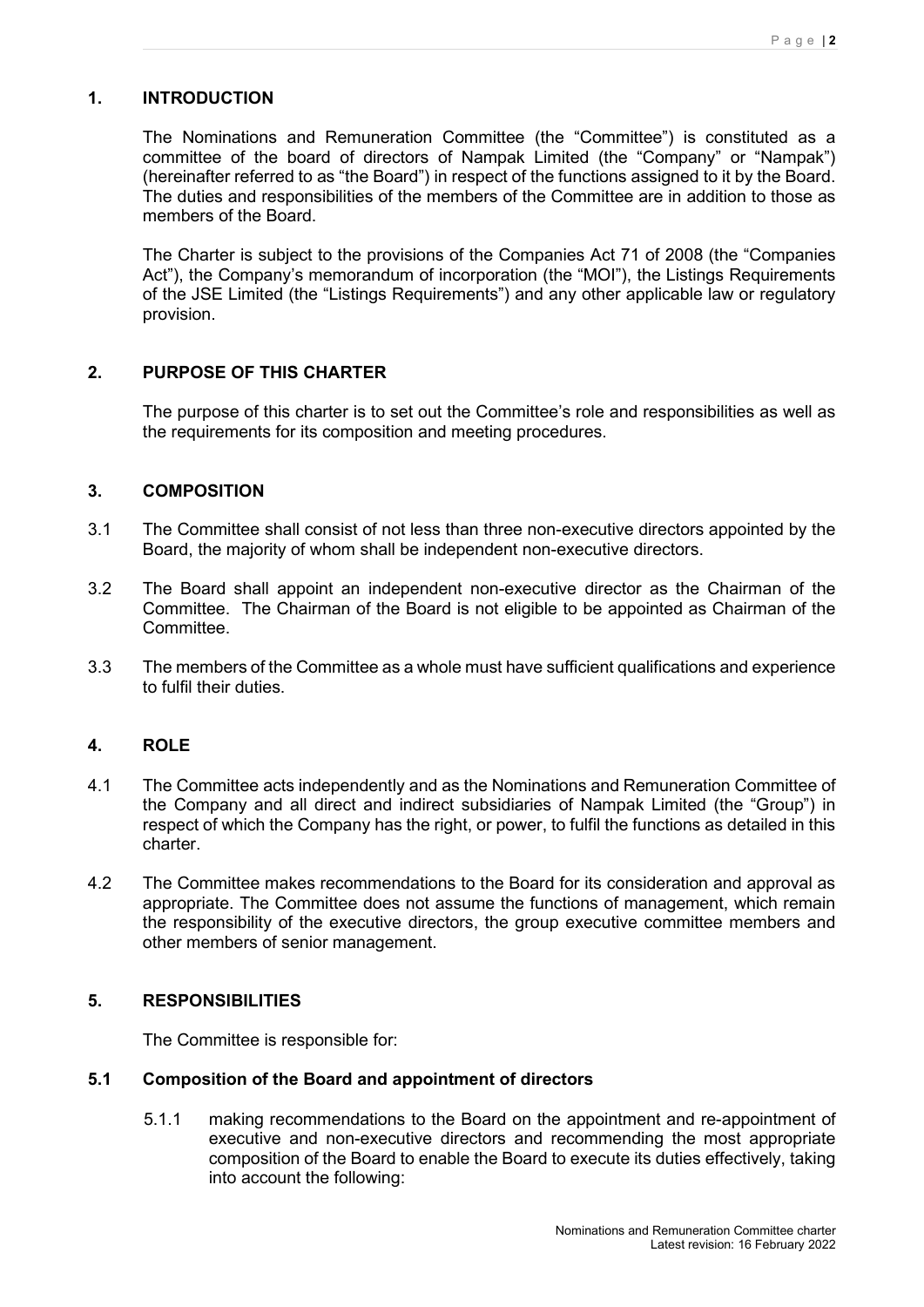- a) the appropriate mix of knowledge, skills and experience, including business, commercial and industry experience needed to govern the Company;
- b) the appropriate mix of executive, non-executive and independent non-executive members;
- c) the extent of other professional commitments as well as statements from any potential candidates that confirm sufficient time availability to fulfil responsibilities required from the position;
- d) the need to secure a quorum at meetings and for a sufficient number of members that qualify to serve on the committees of the Board; and
- e) the promotion of broader diversity policy and any applicable targets related to the composition of the Board;
- 5.1.2 putting in place a formal process for the appointment of directors;
- 5.1.3 identifying and nominating candidates for approval by the Board to fill Board and committee vacancies as and when they arise;
- 5.1.4 recommending for re-election directors that are retiring by rotation, or otherwise in terms of the MOI of the Company;
- 5.1.5 making recommendations to the Board regarding the promotion of broader diversity at Board level and the setting of voluntary targets;
- 5.1.6 reviewing the Board and Committee structures, the size and composition, in respect of skills, roles and diversity and taking into consideration the Board's succession plans, making recommendations to the Board with regards to any adjustments that are deemed necessary;
- 5.1.7 annually reviewing the independence (categorisation) of non-executive directors, taking into account all applicable corporate governance requirements, including considering any existing or potential conflict of interest or questionable situations of a material nature and making recommendations to the Board as appropriate;
- 5.1.8 ensuring that the appointment of directors is formalised through an agreement between the Company and the director;

# **5.2 Succession planning**

- 5.2.1 ensuring that formal succession plans for the Board, the Chairman, the Chief Executive Officer and executive committee members are in place;
- 5.2.2 leading the process for the replacement of the Chairman and the Chief Executive Officer as and when required and making recommendations to the Board as appropriate;
- 5.2.3 leading the process for the appointment of a lead independent director as and when required and making recommendations to the Board as appropriate;

#### **5.3 Performance of the Board, the Board Committees and directors**

5.3.1 assisting the Chairman and the Board in evaluating the performance of the Board, its Committees, the Chairman and individual directors at least every two years;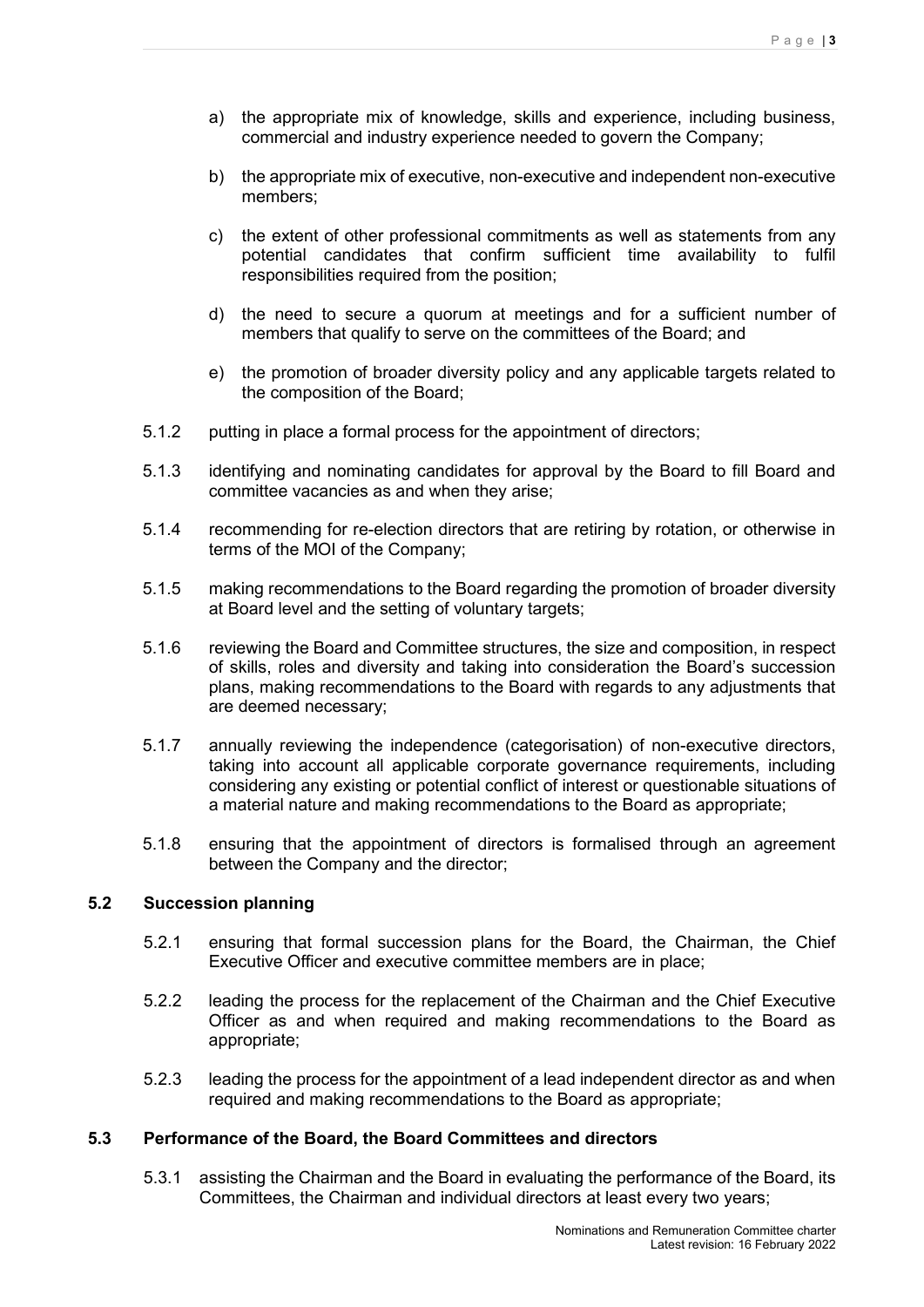- 5.3.2 considering the performance of directors and taking steps to remove directors who do not make an appropriate contribution;
- 5.3.3 recommending to the Board the appointment of a non-executive director to lead the evaluation of the Chairman's performance in the absence of a lead independent director;
- 5.3.4 considering and making recommendations to the Board on the extent of outside professional obligations that the Chairman and the Chief Executive Officer are allowed to hold;
- 5.3.5 overseeing the development of a formal induction programme for new directors;
- 5.3.6 ensuring continuous professional development of directors and where necessary, the implementation of mentorship programmes;

#### **5.4 Reward practices**

- 5.4.1 assisting the Board in ensuring that the Group remunerates its directors and employees fairly, responsibly and transparently by, amongst others, implementing affordable, competitive and fair reward practices in order to promote the achievement of strategic objectives;
- 5.4.2 assisting the Board in ensuring the disclosure of the remuneration of the directors and prescribed officers of the Company is accurate, complete and transparent;
- 5.4.3 overseeing the setting and administration of remuneration at all levels in the Group;
- 5.4.4 approving, regularly reviewing and objectively assessing the appropriateness of the fixed to variable remuneration mix used to ensure alignment with the remuneration strategy and ensuring that the overall annual general salary increase percentage for all employees in the Group is aligned with the agreed remuneration strategy;
- 5.4.5 reviewing standard conditions of service and benefits offered to employees;
- 5.4.6 ensuring that all benefits, including retirement benefits and other financial arrangements, are justified and correctly valued;
- 5.4.7 approving the annual incentive payments, deferred incentives and long-term incentive awards to all eligible employees;
- 5.4.8 satisfying itself as to the accuracy of recorded performance measures that govern the vesting of incentives and assessing the appropriateness of applying a vesting modifier;
- 5.4.9 regularly reviewing the incentive plans (design and allocation principles as well as target setting) to ensure continued contribution to shareholder value and that these are administered in terms of the rules;
- 5.4.10 considering the appropriateness of early vesting of incentives at the end of employment;
- 5.4.11 approving all retention schemes, with or without corporate performance targets;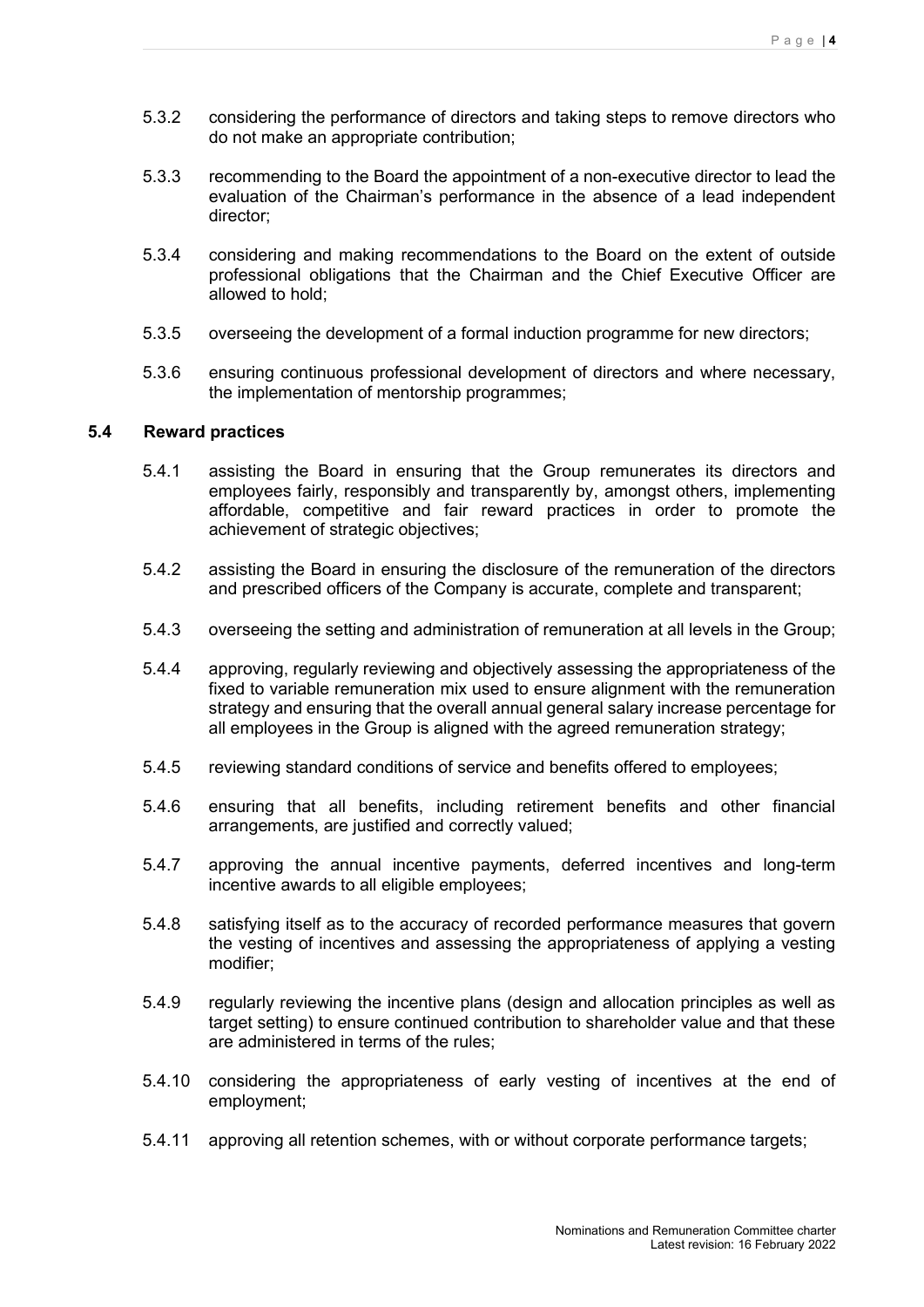#### **5.5 Non-executive directors' remuneration**

5.5.1 considering and recommending to the shareholders for approval, the remuneration (and any increases thereof) payable to non-executive directors in respect of their services rendered to the Board and various committees of the Company and other Group companies as the case may be;

#### **5.6 Directors' and group executive committee members' remuneration**

- 5.6.1 ensuring that the Company's executive directors and group executive committee members are fairly rewarded for their individual contributions to the Group's overall performance, after giving due regard to the interests of the shareholders and to the financial and commercial health of the Group;
- 5.6.2 approving specific remuneration packages for executive directors and group executive committee members of the Company, including but not limited to basic salary, benefits in kind, short- and long-term incentives, pensions and other benefits;
- 5.6.3 selecting and approving an appropriate comparator group when comparing remuneration levels for non-executive directors, executive directors and group executive committee members;
- 5.6.4 considering and approving the annual remuneration (and any increases thereof) payable to executive directors and group executive committee members;
- 5.6.5 considering the results of the evaluation of the performance of the Chief Executive Officer and other executive directors, both as directors and as executives in determining remuneration and confirming that there is alignment between individual performance and rewards;
- 5.6.6 approving the annual incentives of executive directors and group executive committee members;

#### **5.7 Service agreements**

- 5.7.1 determining the policy for and scope of service agreements for the executive directors and group executive committee members, termination payments and remuneration commitments for new appointments;
- 5.7.2 reviewing (at least annually) the terms and conditions of executive directors' service agreements;

#### **5.8 Remuneration policy and report**

- 5.8.1 overseeing the establishment of a remuneration policy:
	- a) that will promote the achievement of strategic objectives and encourage individual performance;
	- b) that articulates and gives direction on fair, responsible and transparent remuneration; and
	- c) which is designed to achieve the following objectives:
		- (i) to attract, motivate, reward and retain human capital;
		- (ii) to promote the achievement of strategic objectives within the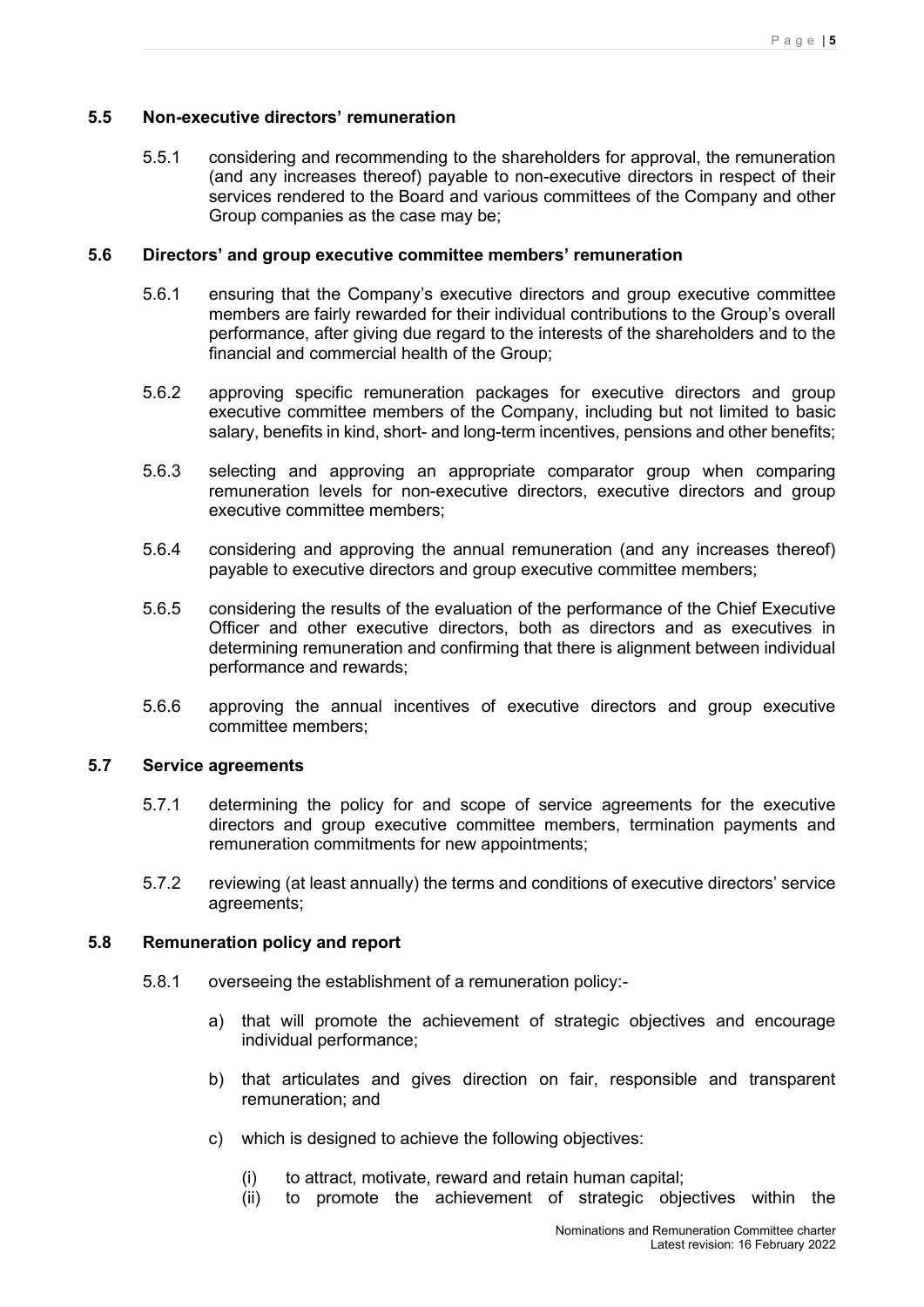organisation's risk appetite; and

- (iii) to promote positive outcomes.
- 5.8.2 ensuring that the remuneration policy and implementation report are put forward separately for non-binding advisory votes at the annual general meeting of shareholders;
- 5.8.3 reviewing the outcomes of the implementation of the remuneration policy for whether the set objectives are being achieved;
- 5.8.4 overseeing the preparation of the remuneration report and ensuring it:
	- a) is accurate, complete and transparent;
	- b) provides a clear explanation of how the remuneration policy has been implemented; and
	- c) provides sufficient forward-looking information for the shareholders to pass a special resolution in terms of section 66 (9) of the Companies Act.
- 5.8.5 recommending to the Board the inclusion of the remuneration report in the integrated report, and referral thereof to shareholders as may be required by law or any applicable regulatory requirements; and
- 5.8.6 ensuring that the internal and disclosure controls over reporting on matters for which the Committee has responsibility has been implemented and are effective.

#### **6. AUTHORITY, REPORTING AND SHAREHOLDER ENGAGEMENT**

- 6.1 The Committee acts in terms of authority delegated to it by the Board as recorded in this charter. It has the power to investigate any activity within the scope of its charter.
- 6.2 The Committee will deal with any other matters that may be delegated or referred to the Committee by the Board from time-to-time.
- 6.3 The Chairman of the Committee shall report back to the Board. The Committee shall keep the Board fully informed of its actions, decisions or recommendations, unless there are relevant legal or regulatory restrictions on its ability to do so.
- 6.4 The Committee, in the fulfilment of its duties, may call upon the chairmen of the other Board committees, any of the executive directors, the Company Secretary or any other employee to provide it with information.
- 6.5 The Committee has the right to obtain access to the Company's records, facilities and any other resources in order for it to perform its duties.
- 6.6 The Committee has the right to obtain independent outside professional advice to assist with the execution of its duties at the Company's cost, subject to the Company's internal approval policies and processes.
- 6.7 The Committee may form, and delegate authority to, sub-committees and may delegate authority to one or more designated members of the Committees.
- 6.8 The Committee may make recommendations to the Board relating to any area within the ambit of its charter where action or improvement is required.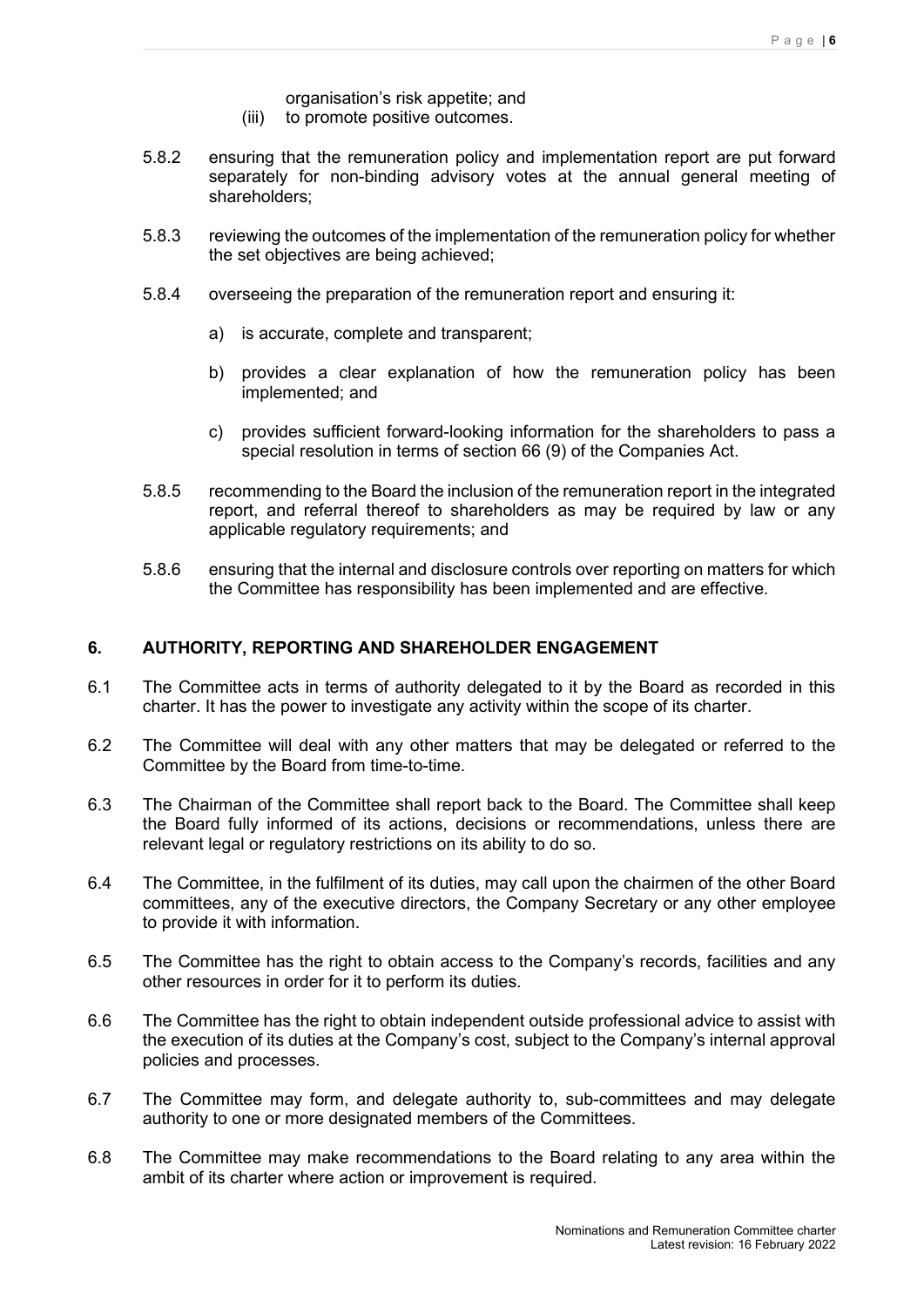- 6.9 The Committee shall ensure sufficient disclosures are provided as required by the Companies Act and the Listings Requirements and as recommended in terms of the King Report on Corporate Governance for South Africa 2016 ("King IV").
- 6.10 The Chairman of the Committee or in his/her absence, any other member of the Committee, shall attend the annual general meeting or similar forums to respond to questions regarding any matter within the Committee's mandate.
- 6.11 In the event that the remuneration policy and/or the implementation report is voted against by 25% or more of the votes exercised at the annual general meeting, the Chairman of the Committee, and/or its members and/or any other employee to whom the Committee has delegated the responsibility, must engage with shareholders to ascertain the reasons for the dissenting votes and to appropriately address legitimate and reasonable objections and/or concerns raised.
- 6.12 The Committee or its members shall engage with key shareholders on an annual basis if required to do so and will promote meaningful and transparent dialogue with stakeholders, with a particular focus on shareholders and investors, and make efforts to resolve concerns raised by shareholders.

# **7. MEETING PROCEDURES**

#### **Frequency and duration**

- 7.1. Meetings of the Committee will be held as the Committee deems to be appropriate. However, the Committee should meet at least two times per year.
- 7.2. The Chairman of the Committee or any member of the Committee, or the Chief Executive Officer may call further meetings as and when required. A meeting of the Committee may also be held at any time at the insistence of the Board.
- 7.3. The meetings of the Committee may be held in person, by telephone, or other form of longdistance conference facility as circumstances may require (and such persons shall be deemed as being present at the meeting), provided that the required quorum is met.

#### **Attendance**

- 7.4. The Chief Executive Officer, any other executive director, executive committee members or members of senior management as may be required, assurance providers, professional advisors and Board members may attend Committee meetings, but by invitation only. Invitees may not vote.
- 7.5. No person attending a Committee meeting shall participate in any discussion or decision in respect of their own individual remuneration or any other matter they have a conflict of interest with
- 7.6. Committee members must attend all scheduled meetings of the Committee, including meetings called on an *ad hoc*-basis for special matters, unless prior apology, with reasons, has been submitted to the Chairman or Company Secretary.
- 7.7. The Committee will appoint a committee secretary.
- 7.8. If the Chairman of the Committee is not present at a meeting, the members present must elect one of the independent members present to act as chairman.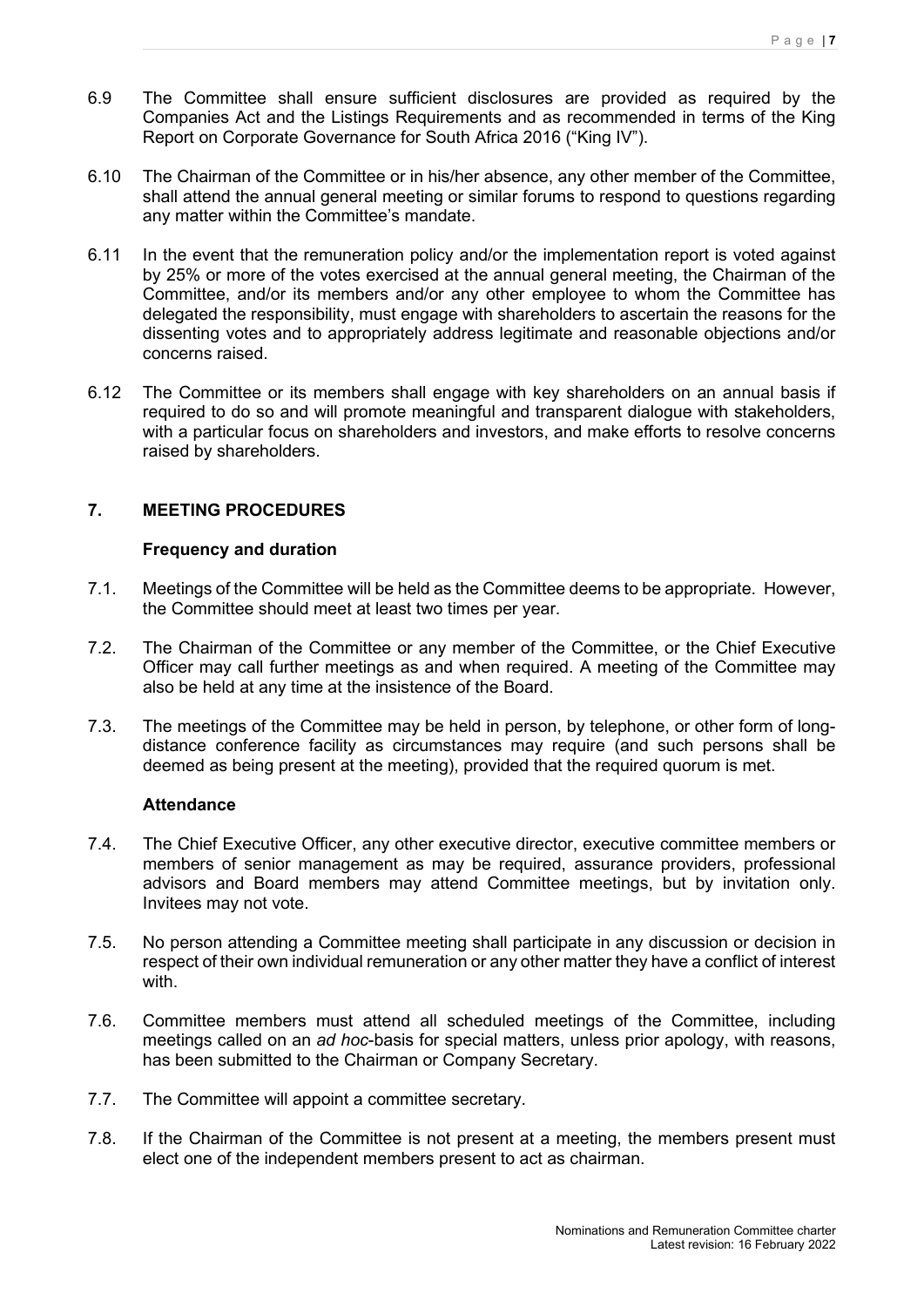#### **Agenda and minutes**

- 7.9. The Committee must have an annual work plan to ensure that all relevant matters are discussed. The work plan must ensure proper coverage of the matters laid out in this charter; any other critical matters will need to be attended to as and when required.
- 7.10. An agenda, together with supporting documentation if applicable, must be circulated approximately 5 (five) business days prior to each meeting to the members of the Committee as well as invitees as appropriate.
- 7.11. Committee members must be fully prepared for Committee meetings to be able to provide appropriate and constructive input on matters for discussion.
- 7.12. The committee secretary shall take minutes of meetings. Any director may, provided that there is no conflict of interest and with the consent of the Chairman, obtain copies of the Committee's minutes.

#### **Quorum**

- 7.13. The quorum of the Committee shall be a majority of independent non-executive directors present throughout the meeting. A decision shall be deemed as passed if a majority vote on the matter for decision is passed by the members present at the Committee meeting.
- 7.14. Individuals in attendance at Committee meetings by invitation may participate in discussions but do not form part of the quorum for Committee meetings.
- 7.15. A decision that could be voted on at a meeting of the Committee may instead be adopted by written consent of a quorum of members, given in person, or by electronic means, provided that each member received notice of the matter to be decided. A decision made in such manner has the same effect as if it had been approved at a meeting.
- 7.16. Where decisions are required by way of written resolution, a quorum shall constitute a majority of independent non-executive directors, of whom one shall be the Chairman of the **Committee**

#### **8. CONFIDENTIALITY**

Committee members, invitees and the committee secretary are required to keep confidential and not disclose any information of whatsoever nature unless:

- 8.1 such disclosure is required specifically for the performance of the individuals' functions; or
- 8.2 such disclosure has been authorised by the Committee or Board; or
- 8.3 such disclosure takes place in compliance with the provisions set out herein.

#### **9. MEMBERS' REMUNERATION**

- 9.1 Having regard to the functions performed by the members of the Committee in addition to their functions as directors, and pursuant to the MOI of the Company, members of the Committee may be paid such remuneration in respect of their appointment as shall be recommended by the Board and approved by the shareholders.
- 9.2 Such remuneration shall be in addition to any fees payable to directors.